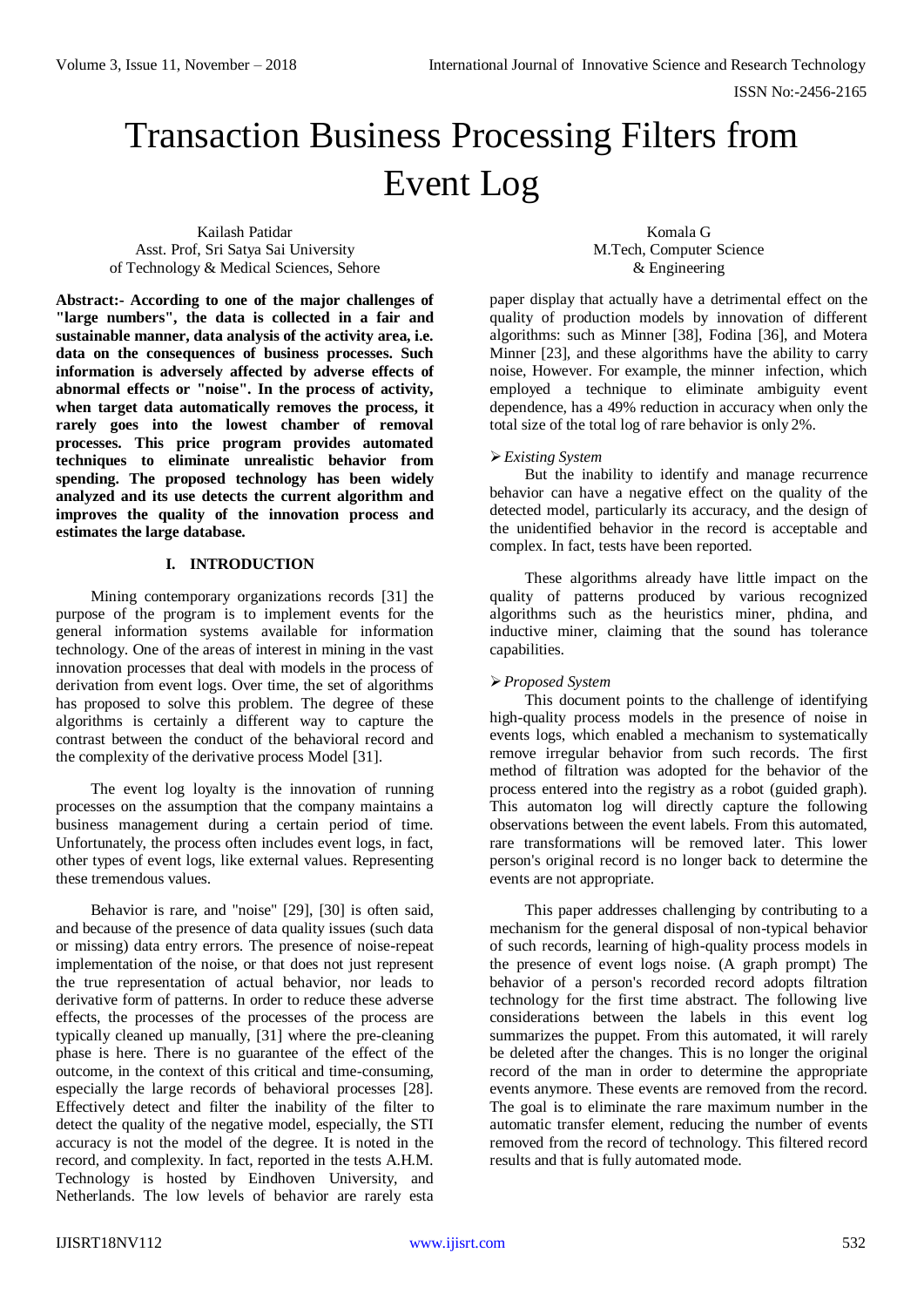examples in BPMN [26] found from BPMN (2012).

not adversely affected.

complexity prototypes, such as size, density and flow control complexity. Results The proposed technique can lead to substantial improvement in fitness, accuracy and complexity, but the normalization of the detected model is

For example, Figure 1 describes two practical

Using mine, filtration technique is obtained by a predefined record, then use the motivational mining agent. In these two models, this process follows a similar implementation flow: the loan application is initially submitted, and then evaluated, which leads to acceptance or denial. If the application is approved, Submitted to the client. While the main business process is identical, the top form skips many tasks (eg "application rejected" and "generated"). This second model is simplified (size  $= 52$ knots vs. 65) and more accurate (F-score  $= 0.671$  versus 0.551). Finally, our performance is identical to very large and complex records, usually capable of filing a record in a few seconds. This paper is as follows. Section 2 discusses the algorithms identifying the automated processes with the focus on their noise tolerance. Section 3 specifies proposed technology, examines the inherent complexity that determines the minimum automatic record of Section 4 and proposes the formulation of correct line programming to solve this problem. Section 5 is dedicated to finding out the right way to determine what is the rare behavior. Section 6 proposed noise filtering technology, Section 7 discusses

#### ISSN No:-2456-2165

Filter rare incident logs The simplest approach to literature in the field is very rare, or methods require modal processing to be a model in the form of an input in the nomination. With our knowledge, this paper has proposed the first effective method of filtering the sound from event logs. A rare record of this technique is the mechanism of filtering, depending on modeling choice sources. This procedure can be detected and the recording is recovered and the process repeats the work at the level of the loved one that leads to the removal of individual events (ie sequence of events), rather than complete traces from the registry, reducing the effect on the entire behavior.

This technique has been observed on the implementation of the widely drafting of the various algorithms to determine the base using a triangle intent items have been reviewed by the prom Framework. Knowledge and Data Engineering, Volume IEEE Transactions: 29, Version: 2, Version Date: Feb.1.20172 First, We measure the accuracy of our method of determining non-recurring behavior at different levels of noise, which we put into artificial trunks. Secondly, we analyze the accurate detection accuracy and reduce the complexity of the process in the presence of different levels of sound, many basic underlying algorithms to process and compare the results obtained through the primary automatic filtration techniques. Thirdly, we have repeated real-life records showing different features, such as the total size and number of numbers (different) using recent developments. The accuracy of innovation is measured according to established fitness and accuracy standards, but the use of proxies for the complexity of the different structural

> **1. View Your Profile 2. Add Products**

**3. View My products 4. View My products Purchased**

*System Architecture*

# Admi de la provincia de la provincia de la provincia de la provincia de la provincia de la provincia de la provinci **1.** List Users and Authorize **2. List Owner and Authorize 3. Add Category and view Category 4. View all Products with rank 5. View all Frequent Events 6. View all Infrequent 7. View All Products search History 8. View All Purchased Products list 9. View all Purchased Products and users 10. View Total Bill on purchased**

paper summaries and future work.

**User**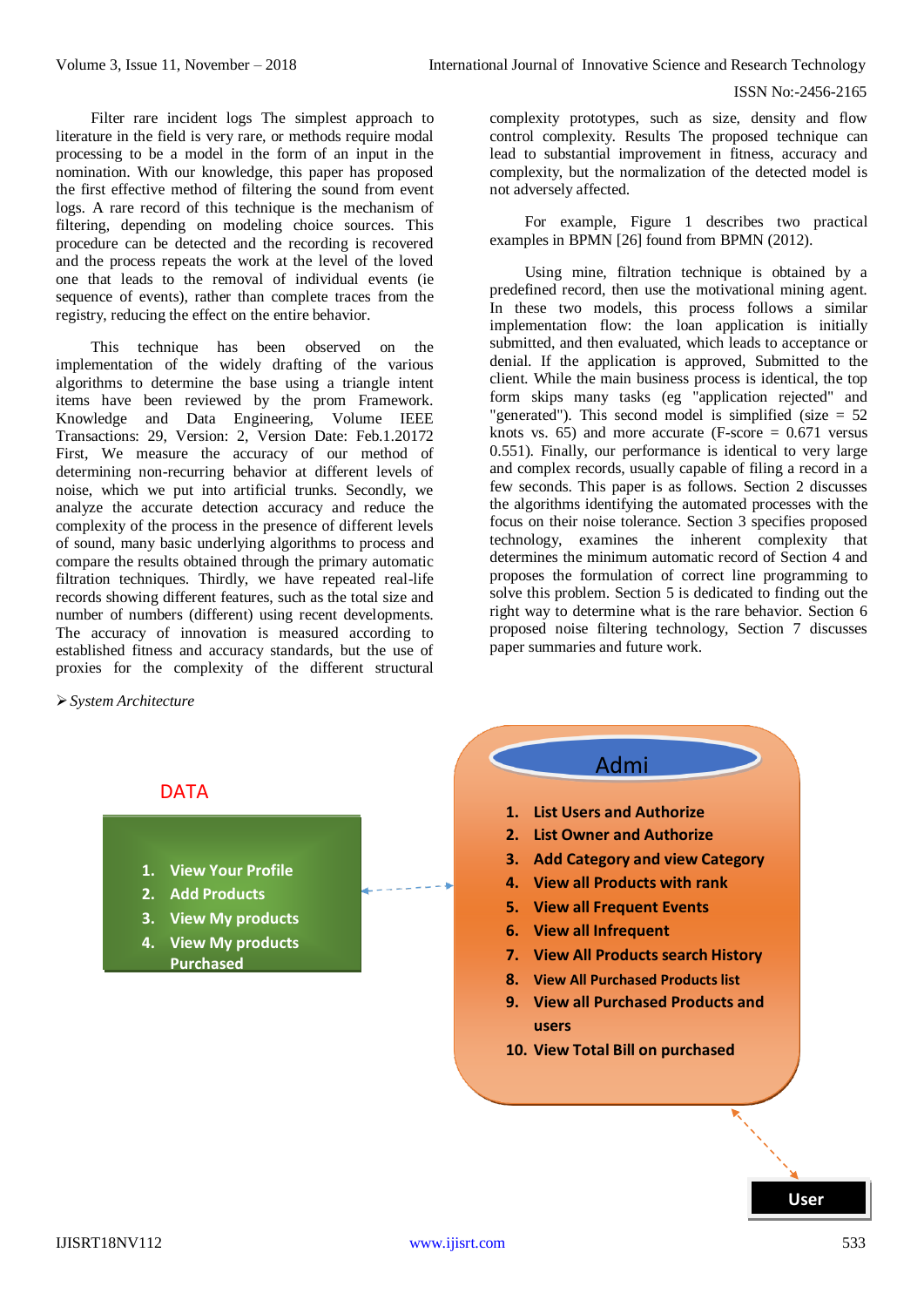ISSN No:-2456-2165

#### **II. IMPLEMENTATION**

The phase of this process phase when transforming the theoretical form into a system. In this way, it is considered to be the most important step in getting the new system and giving it to the customer, believing that the new system can work and be effective.

Implementation plans are carefully planned, designing policies that modify the limits, changes and evaluation changes on the current system trial and implementation.

#### **III. MODULES**

- A. Business Process Management
- B. Process Mining
- C. Infrequent Behavior
- D. Frequent Behavior
- $\triangleright$  Module Description

#### *A. Business Process Management*

In this innovation of the unit, the goal is to automatically generate a process model from the data, which can lead to rare methods of stifling the process model confusion. This paper provides a mechanism for removing unfair conduct from event logs. The proposed method is analyzed in detail, and its application improves the quality of the processes modeled together with the already existing process algorithms and has been well developed for large data sets.

# *B. Process Mining*

Operations mining has been designed with the aim of capturing practical knowledge from the commonly available IT systems program logs in contemporary companies. One of the worrying areas in the area of widespread mining is the discovery of processes that take action models from the event logs. Over time, the group of algorithms has been proposed to solve this problem.

# *C. Infrequent Behavior*

In this unit, to reduce these adverse effects, the treatment program logs are usually subject to pre-treatment, where they are cleaned from the sound manually [31]. However, this work is difficult and time-consuming, without guaranteeing the outcome of the result, especially in the context of large records showing the critical behavior of the process.

#### *D. Frequent Behavior*

This Module process offers the first effective technology for noise filter from event logs. The origin of this technique depends on the modeling option for a rare registry filter problem such as Automaton. This method can detect irregular behavior at a fine and eliminate personal events rather than complete tracks (ie, order of events) from the record.

#### **IV. CONCLUSION**

These improvements are a sub-product of a noise record. The noise record contains fewer events and dependence. Both elements play an important role in the performance and accuracy of the algorithm. Performance of the discovery algorithm is proportional to the number of events in the log. Therefore, some events in the registry suggest less time finding the model. Additionally, lower rates of credit are indicative of the lesser (rarely) behavior determined by the model, which increases the accuracy (fitness and accuracy) as well as the model complexity. Therefore, some events in the registry suggest less time finding the model. Furthermore, lowest follow credits indicate a low (rarely) behavior determined by the model, so that the accuracy (fitness and accuracy) as well as the complexity of the model.

#### **REFERENCES**

- [1]. Adriansyah. Aligning Observed and Modeled Behaviour. PhD thesis, Technische Universiteit Eindhoven, 2014.
- [2]. Adriansyah, J. Munoz-Gama, J. Carmona, B.F. van Dongen, and W.M.P. van der Aalst. Alignment based precision checking. In Proc. of BPM Workshops, pages 137–149, 2012.
- [3]. Adriansyah, B.F. van Dongen, and W.M.P. van der Aalst. Conformance checking using cost-based fitness analysis. In Proc. of EDOC, pages 55–64, 2011.
- [4]. C.C. Aggarwal. Outlier Analysis. Springer, 2013.
- [5]. S. Basu and M. Meckesheimer. Automatic outlier detection for time series: an application to sensor data. KAIS, 11(2):137–154, 2006.
- [6]. S. Budalakoti, A.N. Srivastava, and M.E. Otey. Anomaly detection and diagnosis algorithms for discrete symbol sequences with applications to airline safety. IEEE TSMCS, 39(1):101–113, Jan 2009.
- [7]. V. Chandola, A. Banerjee, and V. Kumar. Anomaly detection for discrete sequences: A survey. IEEE TKDE, 24(5):823–839, May 2012.
- [8]. R. Conforti, M. Dumas, L. Garc´ıa-Ba˜nuelos, and M. La Rosa. Beyond tasks and gateways: Discovering BPMN models with subprocesses, boundary events and activity markers. In Proc. of BPM, pages 101–117, 2014.
- [9]. K. Das, J. Schneider, and D.B. Neill. Anomaly pattern detection in categorical datasets. In Proc. of ACM SIGKDD, pages 169–176, 2008.
- [10]. G. Florez-Larrahondo, S.M. Bridges, and R. Vaughn. Efficient modeling of discrete events for anomaly detection using hidden markov models. In Proc. of ISC, pages 506–514, 2005.
- [11]. C.W. G¨unther andW.M.P. van der Aalst. Fuzzy mining adaptive process simplification based on multiperspective metrics. In Proc. of BPM, pages 328–343, 2007.
- [12]. M. Gupta, C.C. Aggarwal, and J. Han. Finding top-k shortest path distance changes in an evolutionary network. In Proc. of SSTD, pages 130–148. Springer, 2011.